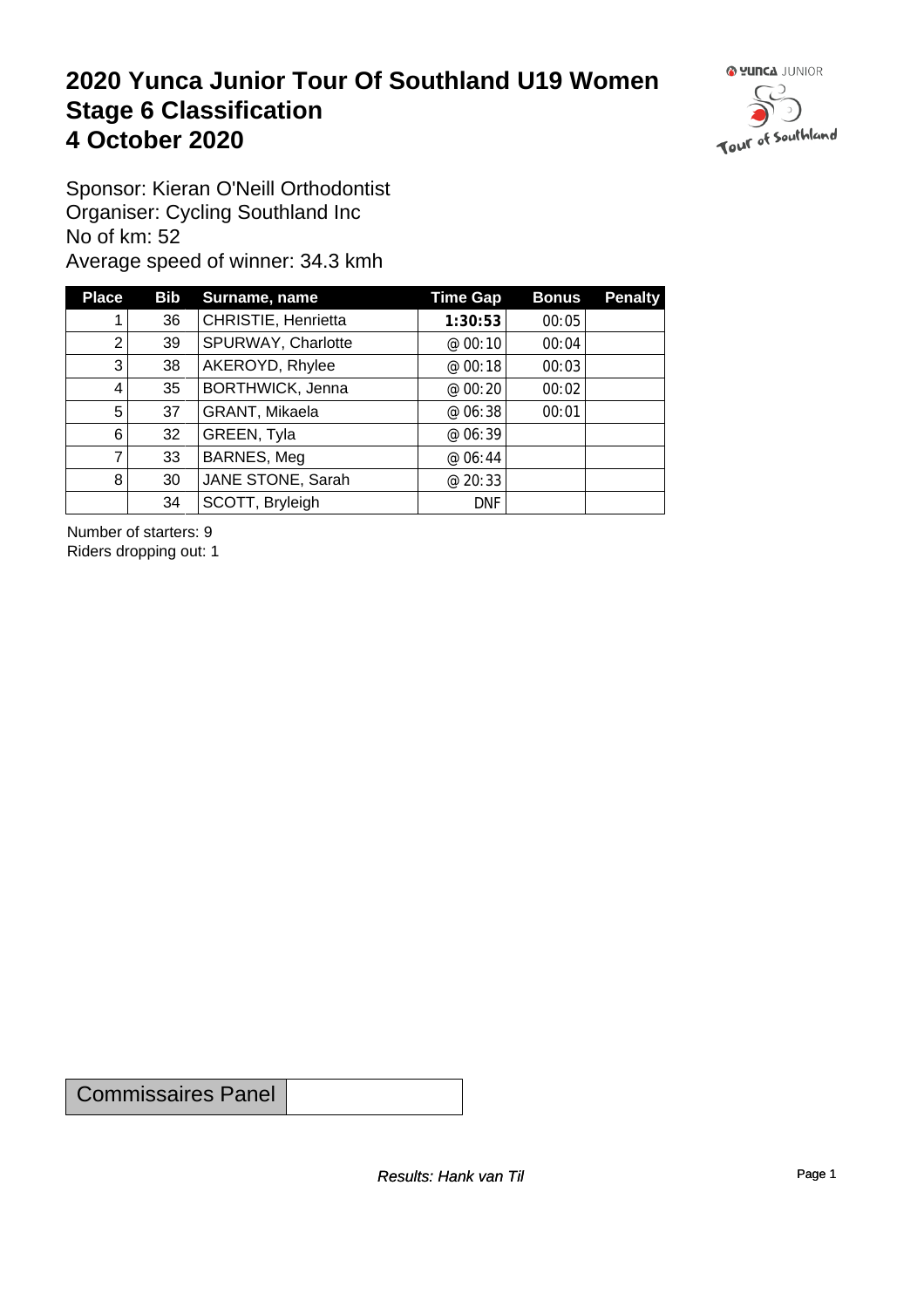#### **2020 Yunca Junior Tour Of Southland U19 Women General Classification (Stage 6)**<br>
4 October 2020 **4 October 2020**



Organiser: Cycling Southland Inc

| <b>Place</b> | <b>Bib</b> | Surname, name           | <b>Time Gap</b> |
|--------------|------------|-------------------------|-----------------|
|              | 36         | CHRISTIE, Henrietta     | 5:13:18         |
| 2            | 39         | SPURWAY, Charlotte      | @00:45          |
| 3            | 38         | AKEROYD, Rhylee         | @ 09:02         |
| 4            | 35         | <b>BORTHWICK, Jenna</b> | @ 09:07         |
| 5            | 33         | BARNES, Meg             | @25:43          |
| 6            | 37         | GRANT, Mikaela          | @30:56          |
|              | 32         | GREEN, Tyla             | @34:15          |
| 8            | 30         | JANE STONE, Sarah       | @ 1:00:06       |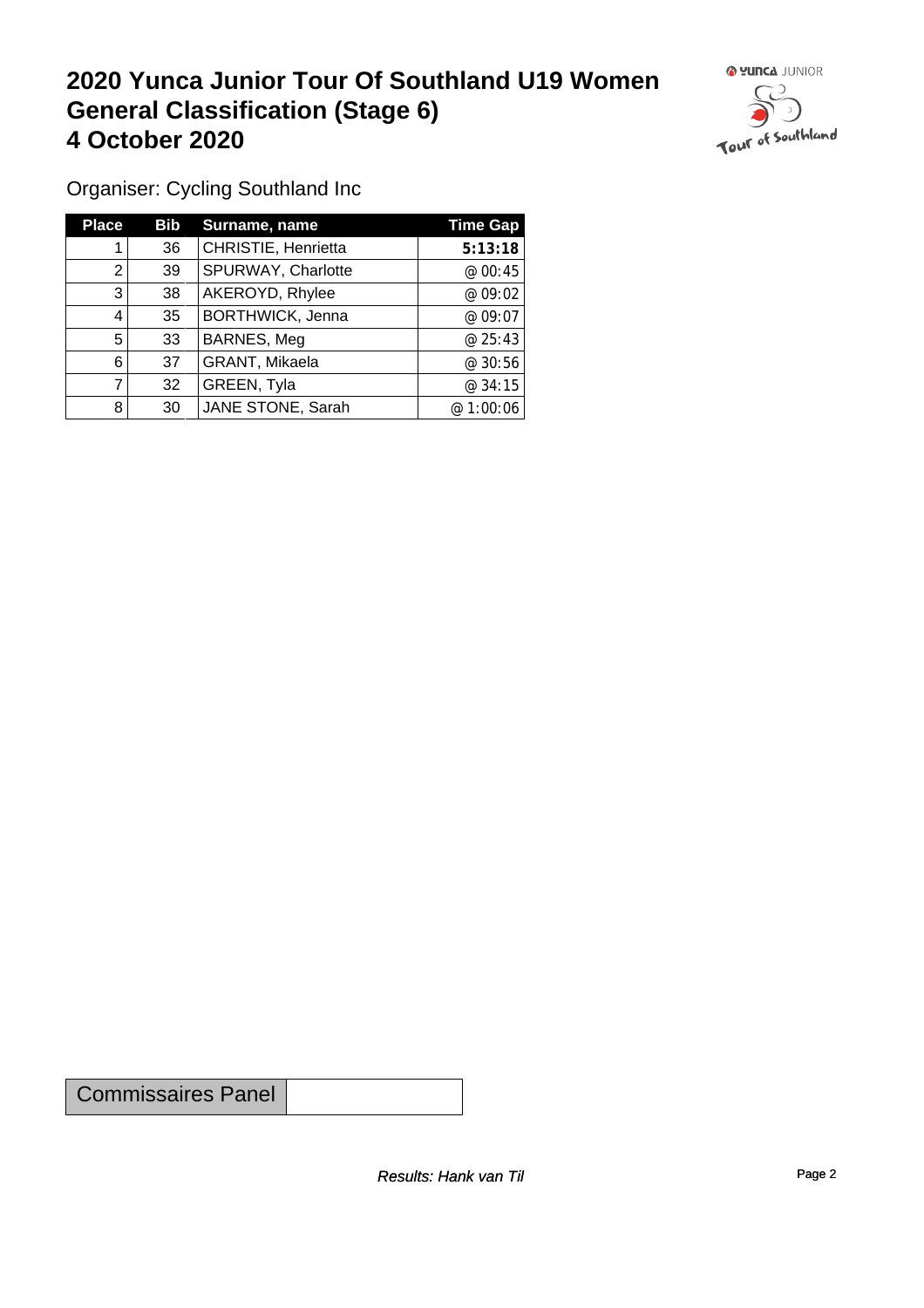## **2020 Yunca Junior Tour Of Southland U19 Women Sprint Classification (Stage 6) 4 October 2020**



Organiser: Cycling Southland Inc

| <b>Place</b> |                 | <b>Bib</b> Surname, name | <b>Points</b> |
|--------------|-----------------|--------------------------|---------------|
|              | 35 <sup>2</sup> | <b>BORTHWICK, Jenna</b>  | 16            |
|              | 38              | AKEROYD, Rhylee          | 11            |
| 3            | 32              | GREEN, Tyla              |               |
|              | 36              | CHRISTIE, Henrietta      |               |
| 5            | 33              | BARNES, Meg              |               |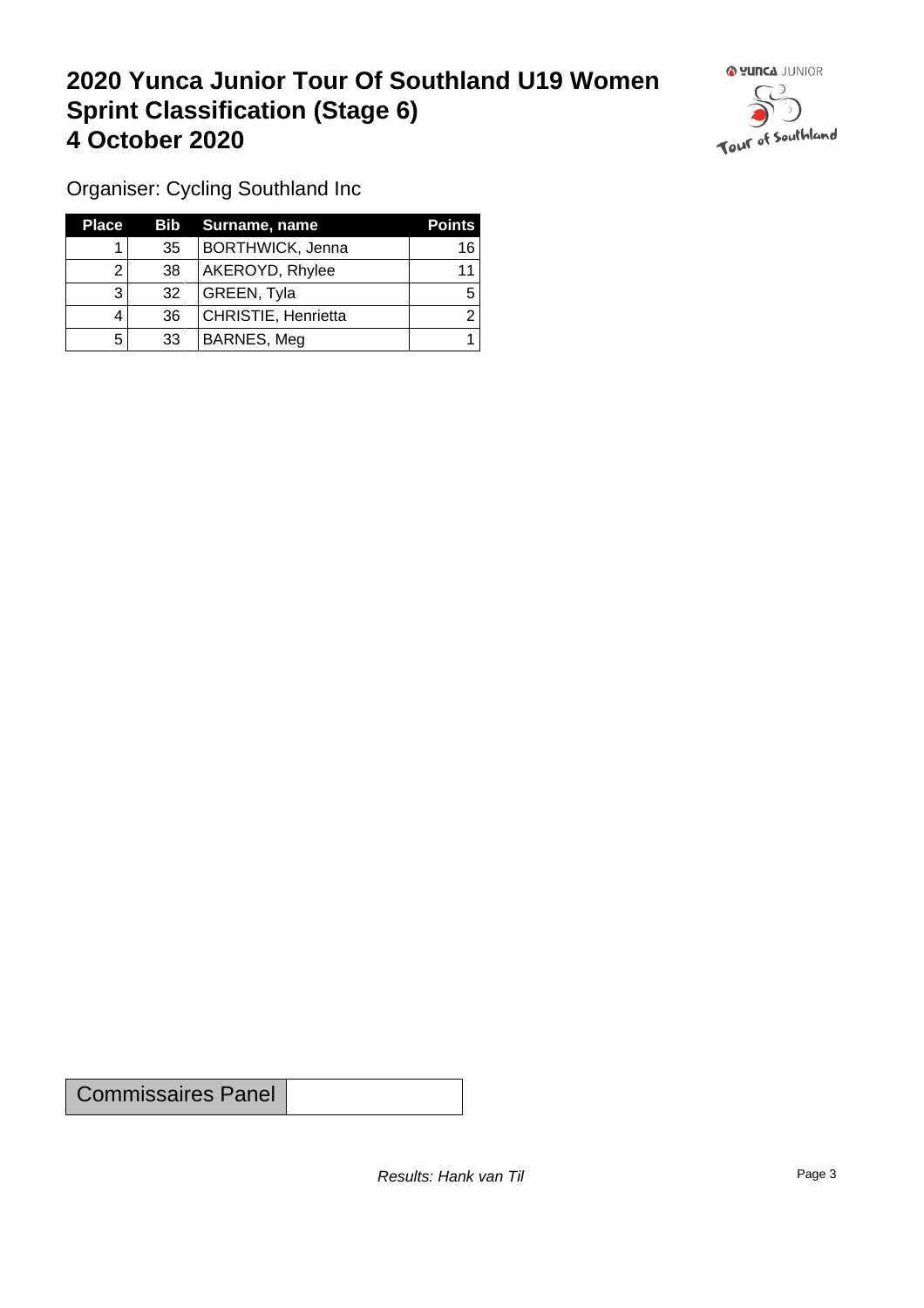## **2020 Yunca Junior Tour Of Southland U19 Women KOM Classification (Stage 6) 4 October 2020 19 To 2020 19 To 2020 19 To 2020**



Organiser: Cycling Southland Inc

| Place |                 | Bib Surname, name         | <b>Points</b> |
|-------|-----------------|---------------------------|---------------|
|       | 36              | CHRISTIE, Henrietta       | 14            |
|       | 39              | <b>SPURWAY, Charlotte</b> | 10            |
|       | 35 <sup>2</sup> | BORTHWICK, Jenna          |               |
|       | 38              | AKEROYD, Rhylee           |               |